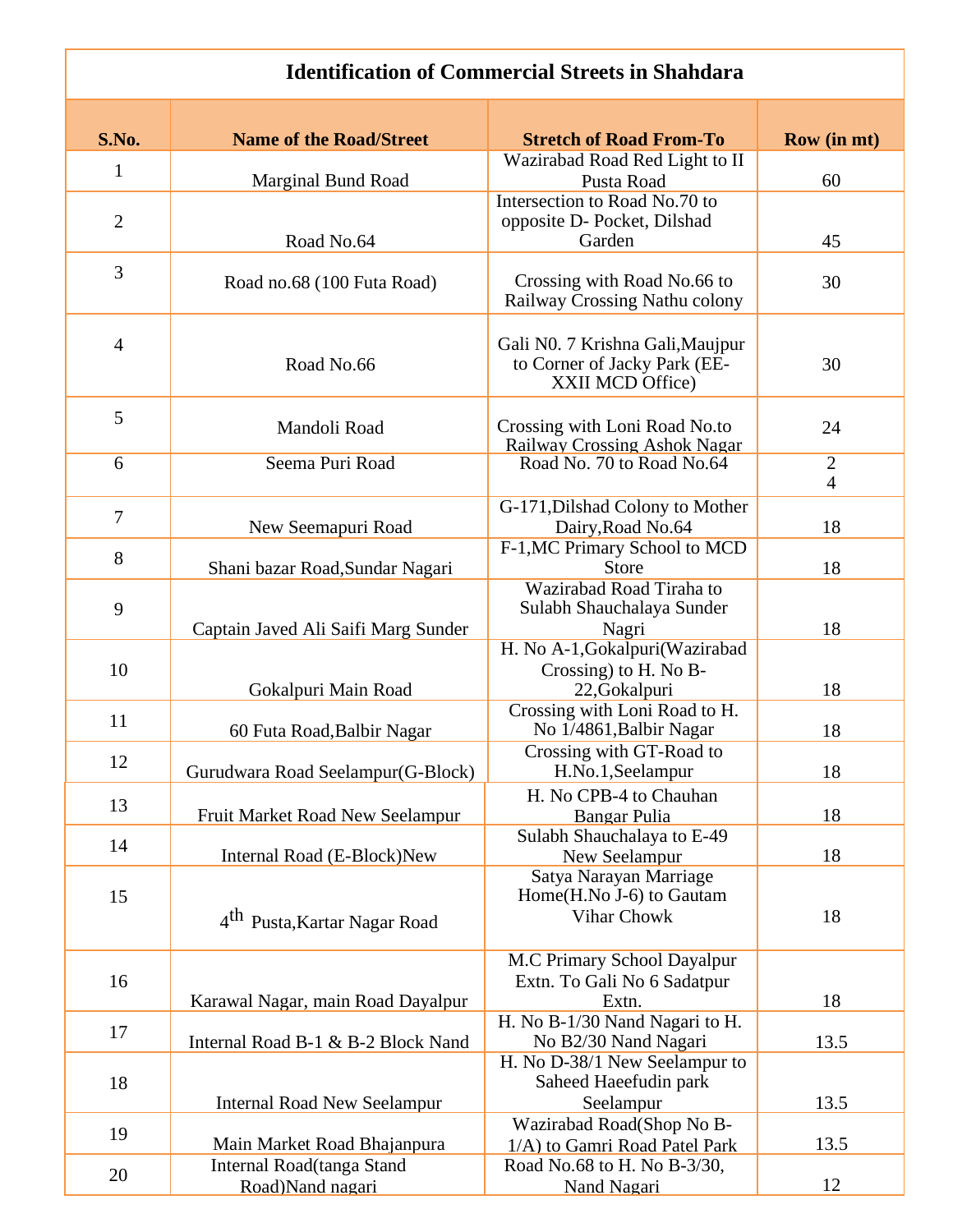| 21 | Internal Road(tanga Stand           | Wazirabad Road to H. No A-     |        |
|----|-------------------------------------|--------------------------------|--------|
|    | Road)Nand nagari                    | 4/30, Nand Nagari              | 12     |
| 22 |                                     | H. No A-1, New Seelampur to H. |        |
|    | <b>Internal Road New Seelampur</b>  | No CPA-1, New Seelampur        | 12     |
|    |                                     | Saheed Hanifudin Park to H. No |        |
| 23 | <b>Internal Road New Seelampur</b>  | F-141 New Seelampur            | 12     |
| 24 |                                     | H. No D-2/231 Nand Nagari to   |        |
|    | Internal Road D-2 Block Nand Nagari | H.No D 2/259 Nand Nagari       | 9      |
| 25 |                                     | H. No D-2/30 Nand Nagari to    |        |
|    | Internal Road D-2 Block Nand Nagari | H.No D 2/482 Nand Nagari       | 9      |
| 26 |                                     | Crossing with GT Road to H.No  |        |
|    | Internal Road Naveen Shahdara       | P-12, naveen Shahdara          | 9      |
| 27 |                                     | Durga Mandir to Opp HP Gas     |        |
|    | Mahavir Swami marg A-D              | Agency                         | 9      |
|    |                                     | Crossing with Road No.66 to    |        |
| 28 |                                     | crossing with Yamuna Vihar     |        |
|    | Main Vijay Park Road, Vijay park    | Road                           | 9      |
| 29 |                                     | Karawal Nager Road to H.No.B-  |        |
|    | Internal Road Dayalpur Extn.        | 27, Dayalpur Extn.             | 9      |
| 30 |                                     | H.No.E-126, Old Seemapuri to   |        |
|    | E & C Block, Old Seemapuri          | H.No.C-498,Old Seemapuri       | 8      |
|    |                                     | C-Block, Bengali Clinic Old    |        |
| 31 |                                     | Seemapuri to H.No.A-60,Old     |        |
|    | Shani Bazar Road Old Seemapuri      | Seemapuri                      | 8      |
| 32 | Internal Road G & H Block Old       | H.No.H-451, Old Seemapuri to   |        |
|    | Seemapuri                           | H.No.D-1, Old Seemapuri        | 8      |
|    |                                     | H.No.E-262, Old Seemapuri to   |        |
| 33 | E & F Block, Old Seemapuri          | H.No.F-326, Old Seemapuri      | 8      |
|    |                                     |                                |        |
|    |                                     | H.No.F-1, Old Seemapuri to     |        |
| 34 | Internal Road F-Block Old Seemapuri | H.No.F-326, Old Seemapuri      | 8      |
|    | Internal Road Between Gokalpuri and | H.No.C-22, Gokal puri to       |        |
| 35 | <b>Ganga Vihar</b>                  | H.No.C-423.Gokal puri          | 7.5    |
| 36 |                                     | H.No.Z-II/623, Welcome to      |        |
|    | <b>Kabooter Market Road Welcome</b> | H.No.Z-II/130.Welcome          | 8      |
| 37 |                                     | Crossing with 100 Futa Road to |        |
|    | Gali No.1, Kabir Nager              | Gali No 5, Kabir Nagar         | 6      |
|    |                                     |                                |        |
|    |                                     | H.No.20, New Seelampur to      | 7      |
|    | <b>Internal Road H-Block New</b>    | H.No.149, New Seelampur        |        |
|    | Seelampur                           |                                |        |
| 39 |                                     | H.No.O-92, Seelampur to        |        |
|    | Kabadi Market Road Welcome          | H.No.Y-72, Seelampur           | $\tau$ |
| 40 |                                     | Shiva Restaurant               |        |
|    |                                     | H.No.153, Khajuri Khas to      |        |
| 41 |                                     | H No. N-12, Sunder Nagri to    |        |
|    | O-Block, School Road Sunder Nagri   | <b>Wazirabad Road</b>          | 18     |
| 42 |                                     | H.No.C-285/36, Chauhan         |        |
|    |                                     | Bangar to H.No.C-247, Chauhan  |        |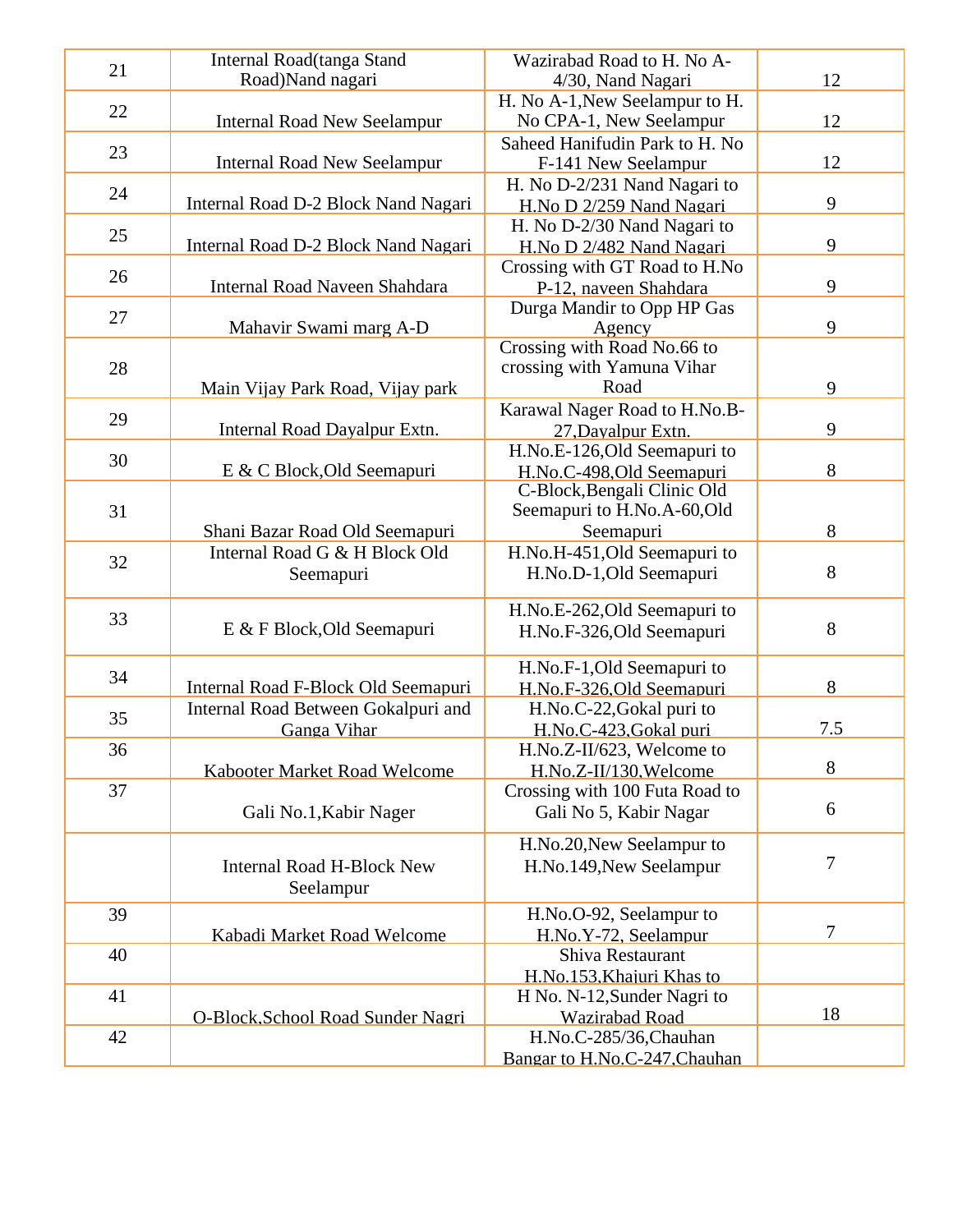| <b>Identification of Commercial Streets in Shahdara South Zone</b> |                                             |                                                    |             |
|--------------------------------------------------------------------|---------------------------------------------|----------------------------------------------------|-------------|
| S.No.                                                              | <b>Name of the Road/Street</b>              | <b>Stretch of Road From-To</b>                     | Row (in mt) |
|                                                                    |                                             |                                                    |             |
| $\mathbf{1}$                                                       | Kotla Road                                  | M.C.D Pry. School Kotla Village<br>to              | 30.00       |
|                                                                    |                                             |                                                    |             |
| $\overline{2}$                                                     | Kotla Village Road (Internal)               | From Kotla road to Idgah road                      | 6.0 Avg.    |
| 3                                                                  | <b>Idgah Road</b>                           | Surja singh marg to 42, Gali<br>No.3 Kotla Village | 30.00       |
| $\overline{4}$                                                     | Chilla Road along Opp.P-I (Shashi<br>Garden | Local Shopping Centre to<br>Pocket-V, Mayur vihar  | 30.00       |
| 5                                                                  | Dr. Ambedkar Marg Trilokpuri                | From Block No.13 to 18 Trilok<br>Puri              | 30.00       |
| 6                                                                  | <b>Subhash Market Road</b>                  | From Chand Cinema to Block<br>No 8 Trilok Puri     | 18.00       |
| 7                                                                  | Trilokpuri                                  | Road along Block 11 to 15<br>Trilok Puri           | $21.0$ avg. |
| 8                                                                  | New Patparganj Road                         | NH-24 to Chest Clinic<br>Patperganj                | 30.00       |
| 9                                                                  | <b>Shamsh Pur Road</b>                      | Patperganj road to F-94 Pandav<br>Nagar            | 17.00       |
| 10                                                                 | Patperganj Road Main Market                 | Hospital Pratap Nagar to<br>Patparganj Village     | 18.00       |
| 11                                                                 | Shashi Garden link road                     | C-31A Shashi Garden to C4/18<br>Acharya Nikatan    | 6.00        |
| 12                                                                 | Sanatan Dharam Temple Road                  | A-4 Acharya Nikatan to C-48<br>Shashi Garden       | 10.50       |
| 13                                                                 | Link Kotla Road to Idgah Road               | C-31, to Dhalao Idgah Road,<br>Kotla Village       | 18.00       |
| 14                                                                 | Road in Acharya Nikatan                     | D-37 to A-10, Acharya Nikatan                      | 8.00        |
| 15                                                                 | Road in Acharya Nikatan                     | A-18 to D-40/1, Acharya Nikatan                    | 13.00       |
| 16                                                                 | Road in Acharya Nikatan                     | B-18 toA-4, Acharya Nikatan                        | 9.00        |
| 17                                                                 | Khudi Ram Bose Marg                         | 101 Pratap Nagar to Aryasamaj<br>Mandir            | 30.00       |
| 18                                                                 | Gali No 17 Pratap Nagar                     | 162 to 188 Pratap Nagar                            | 8.00        |
| 19                                                                 | Laxmi Narain Temple Road                    | 33/5 to 104 Pratap Nager                           | 7.30        |
| 20                                                                 | Road opp. Bhaghayawan Society               | 82 Pratap Nagar to B-38                            | 12.00       |
| 21                                                                 | Road Opp.Fine Home Appartment               | P-19, Pandav Nagar to P-40 A/4                     | 15.00       |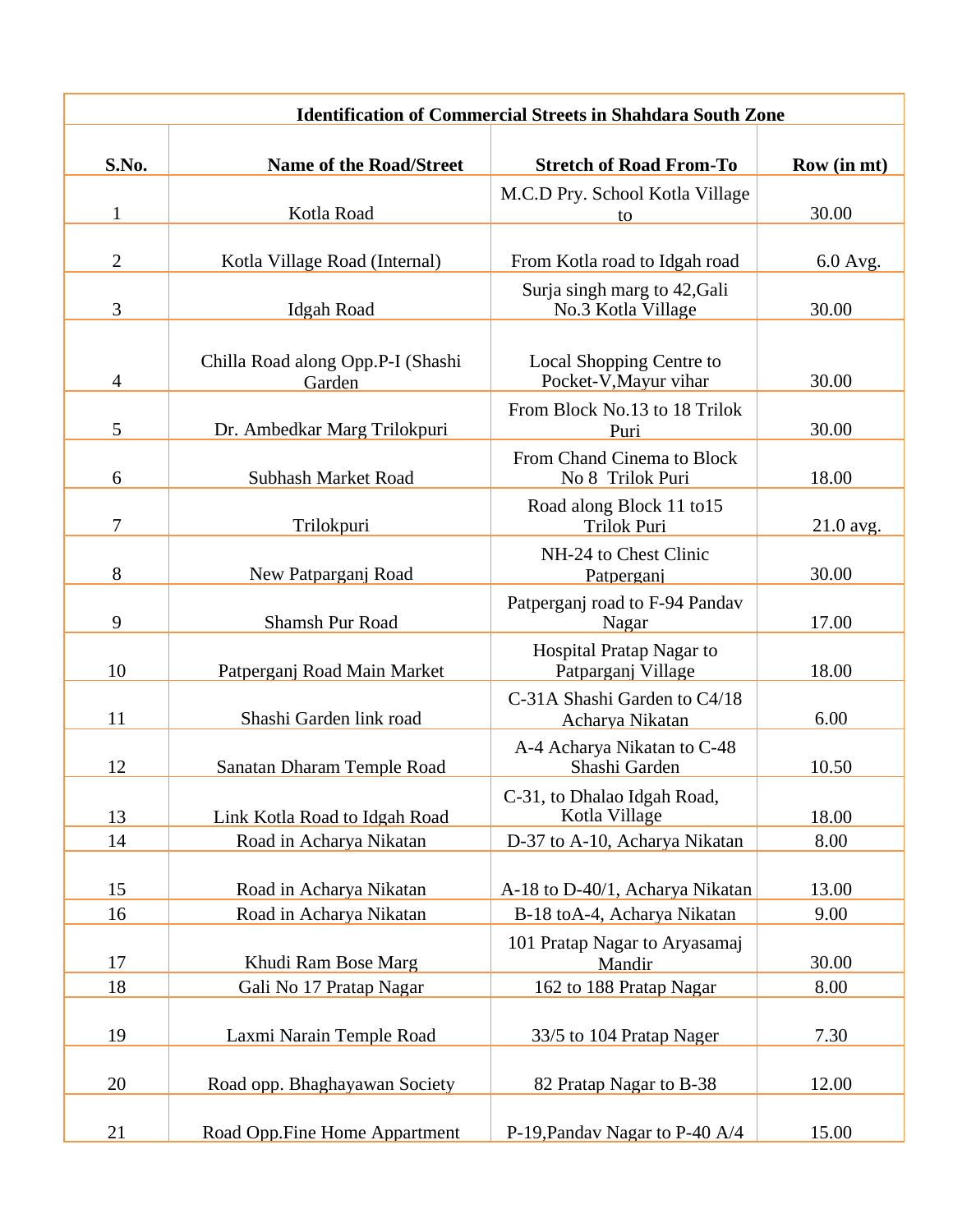| 22 | Main Khichripur Road            | From Vikas Furniture (Bargad<br>tree) to Raj Plywood / Mother | 30.00      |
|----|---------------------------------|---------------------------------------------------------------|------------|
|    |                                 | Dairy Booth                                                   |            |
| 23 | Kalyanpuri Via Jalebi Chowk     | Block -3 Khichripur to Block 21<br>Kalvanpuri                 | 18.00      |
| 24 | Kalyanpuri                      | Block 11 to 14 Kalyanpuri                                     | 18.00      |
| 25 | Kalyanpuri                      | Block 11 to 19 Kalyanpuri                                     | 9.00       |
| 26 | Maharishi Balmiki Marg          | 3/98 to 8/500 Khichripur                                      | 18.00      |
| 27 | Kalyanpuri                      | Between Block 12&18                                           | 9.00       |
| 28 | Khichripur link Road            | Main road khichripur to Block<br>9, Khichri Pur               | 13.00      |
| 29 | Kalyanpuri                      | Block No 2 to 4, Kalyanpuri                                   | 9.00       |
| 30 | New Kondli                      | From Block C-1 to C-5 Mayur<br>Vihar PH-3                     | 30.00      |
| 31 | New Kondli Main Road            | From Block A-1 to C-1                                         | 45.00      |
| 32 | School Block Sakarpur           | S-9 to S-40,                                                  | 8.00       |
| 33 | <b>Bhaion Marg School Block</b> | S-18 to Shiv Mandir                                           | 8.10       |
|    |                                 | New Patperganj road to Vikas                                  |            |
| 34 | Main Road Shakarpur Market      | Marg                                                          | 9.00       |
| 35 | Veer sawarkar Block             | D-10/4 to School                                              | 7.00       |
| 36 | Veer sawarkar Block             | 43 Veer Sawarkar Block                                        | 6.00       |
| 37 | Veer sawarkar Block             | 27 to 34                                                      | 6.00       |
|    |                                 |                                                               |            |
| 38 | Pandav Nagar to Shahdra Grain   | A-15 to B-97                                                  | 6.50       |
| 39 | Pandav Nagar                    | A-83 to A-97                                                  | 8.00       |
| 40 | Pandav Nagar                    | D Park Road B-9 to C-9                                        | 10.00      |
| 41 | D Park circular Road            | Shop Plot 40-15                                               | 7.00       |
| 42 | D Park to Shahdra Drain         | D-Park to S-103                                               | 8.00       |
| 43 | Pandav Nagar                    | A-41 to 10                                                    | 12.00      |
| 44 | Main Patparganj Road            | H.No.27 to 6 Near Fairdeal<br>Ganesh Nagar II                 | 30.00      |
| 45 | <b>New Patpargang Road</b>      | Mother Dairy to NH-24                                         | 30.00      |
| 46 | Mandawli Main Road              | Urja Vihar App.to Shri Ram<br>Chowk Sabji Mandi               | 15.00 Avg. |
| 47 | West Vinod Nagar Road           | Police Station Mandawali to Shri<br>Ram Chowk                 | 21.00      |
| 48 | Kalyan Marg                     | Shri Ram Chowk to Railway<br>under Pass Mandawali Fazalpur    | 19.00      |
| 49 | Road No I West Vinod Nagar      | Nalanda Chowk to Gali No-2                                    | 11.00      |
| 50 | West Vinod Nagar Keshav Marg    | Magalam Hospital to A-2                                       | 8.00       |
| 51 | Shanti Marg                     | H.No.1 upto Narwana Road                                      | 10.00      |
|    |                                 | E-54A West Vinod Nagar to E-                                  |            |
| 52 | Sadbhawna Road                  | 76                                                            | 15.00      |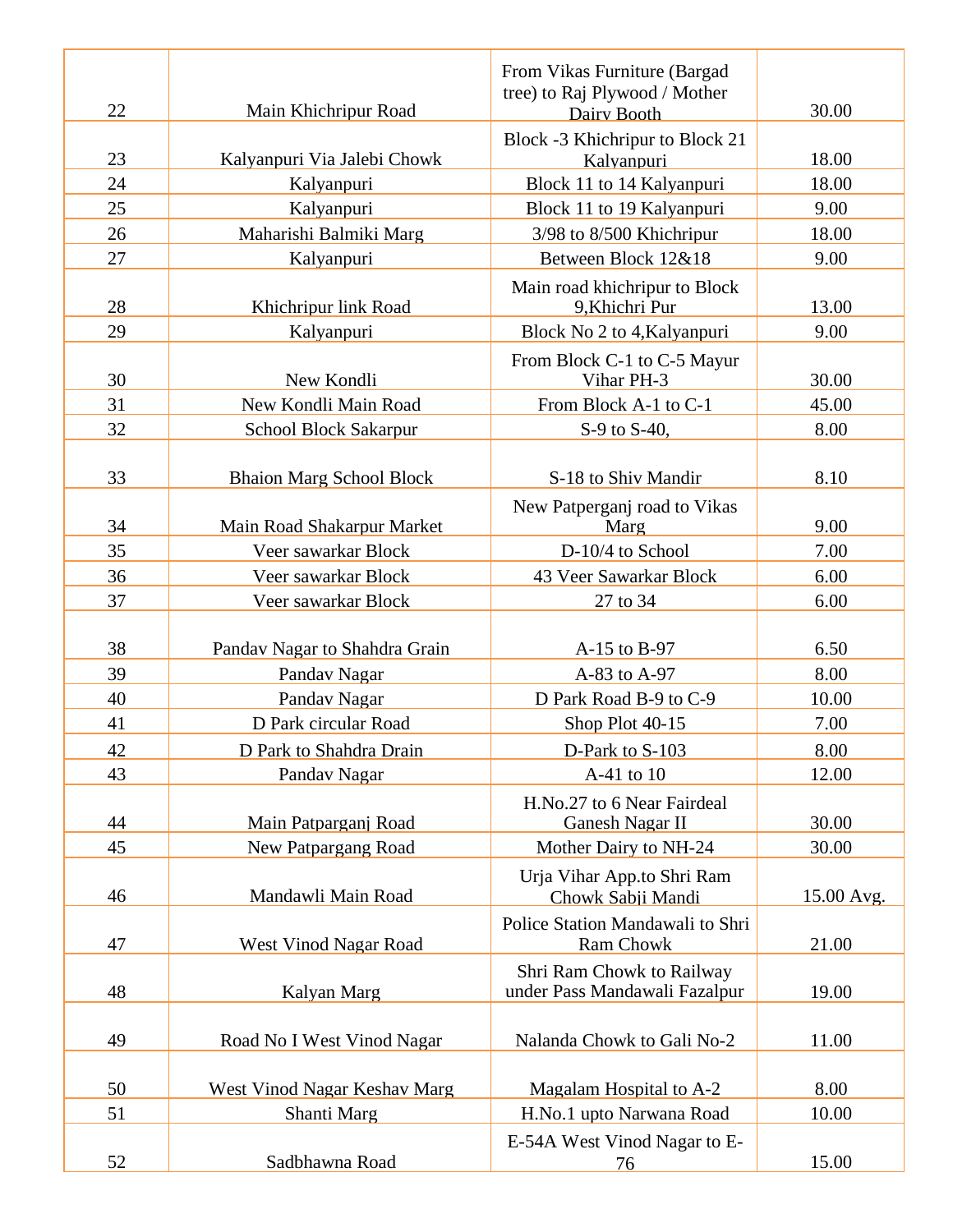| 53 | <b>Buddha Marg</b>                   | A-285 to A-745, West Vinod                     | 6.50  |
|----|--------------------------------------|------------------------------------------------|-------|
| 54 | Shiv Mandir Marg                     | Nagar<br>A-32 to A-145/77Mandwali              | 7.00  |
|    |                                      | C-1 East Vinod Nager to E-35                   |       |
| 55 | Road From Goutam Marg                | <b>West Vinod Nagar</b>                        | 6.00  |
|    |                                      | From Gurudwara East Vinod                      |       |
| 56 | Khichripur Road                      | Nagar to 46. East Vinod Nagar                  | 24.00 |
|    |                                      |                                                |       |
| 57 | Main Road Block 10 Geeta Colony      | H.No.10/43 to 10/120                           | 12.00 |
|    | Gandhi Nagar Main Road Furniture     |                                                |       |
| 58 | Market                               | H.No.1 to $36 \&$ its By Lanes                 | 30.00 |
|    |                                      |                                                |       |
| 59 | Mahila Colony Back Lane              | H.No.1 to 36                                   | 9.00  |
| 60 | Satnam Road                          | H.No.412 to 400 Jheel Khurenja                 | 13.50 |
| 61 | <b>Satnam Road</b>                   | H.No.791 to 760 Jheel Khurenja                 | 13.50 |
|    |                                      |                                                |       |
| 62 | Scooter Market Jheel Khurenja        | H.No.749 to Dayanand Marg                      | 7.50  |
| 63 | Jheel Khurenja Bank Of Bardo Gali    | H.No.400 to 439                                | 15.00 |
| 64 | Main Jheel Road                      | H.No.446 to Patparganj Road                    | 15.00 |
|    |                                      |                                                |       |
| 65 | <b>Work Centre Road</b>              | H.No.1/2 Geeta Colony to Block<br>8 Dispencery | 16.00 |
|    |                                      | H.No.412 Jheel to 2/119 Geeta                  |       |
| 66 | Dayanand Marg                        | Colony                                         | 17.00 |
|    |                                      |                                                |       |
| 67 |                                      | H.No.5/1/14 to 11/70 Geeta                     |       |
|    | Raja Ram Kohli Marg                  | Colony                                         | 18.00 |
| 68 | Road Between Block 6 & 11 Geeta      | H.No.11/1 to 11/339                            | 12.00 |
|    |                                      |                                                |       |
| 69 | Common Road Block 16 & 17 Geeta      | H.No.17/48 to 16/36                            | 12.00 |
|    |                                      |                                                |       |
| 70 | Main Road Laxmi Nagar West Laxmi     | H.No.1 to Disuse canal Road                    | 10.00 |
|    |                                      | H.No.88A New Lahore to Link                    |       |
| 71 | Main Rani Garden Road                | Road                                           | 9.00  |
|    |                                      | Work Centre Road to 12/203                     |       |
| 72 | Gurudwara Road                       | Geeta colony                                   | 15.00 |
| 73 | Taj Appartment Pusta Link Road       | 12/23 to Happy English School                  | 12.00 |
|    |                                      | H.No.22 Sarojni Park to Disuse                 |       |
| 74 | Main Road Sarojni Park Shastri Nagar | <b>Canal Road</b>                              | 6.00  |
|    |                                      | H.No.152 Jheel to Dayanand                     |       |
| 75 | Subji Mandi Road Jheel Kuranja and   | Marg H.No.499 to 649                           | 15.00 |
|    |                                      | H.No.512/2 Jheel to Patparganj                 |       |
| 76 | Road along P.S. Geeta Colony         | Road                                           | 9.00  |
|    | Rani Garden Link Raod along          | Sr.Sec.School Rani Garden SBI                  |       |
| 77 | Comm.Centre                          | Khureji                                        | 12.00 |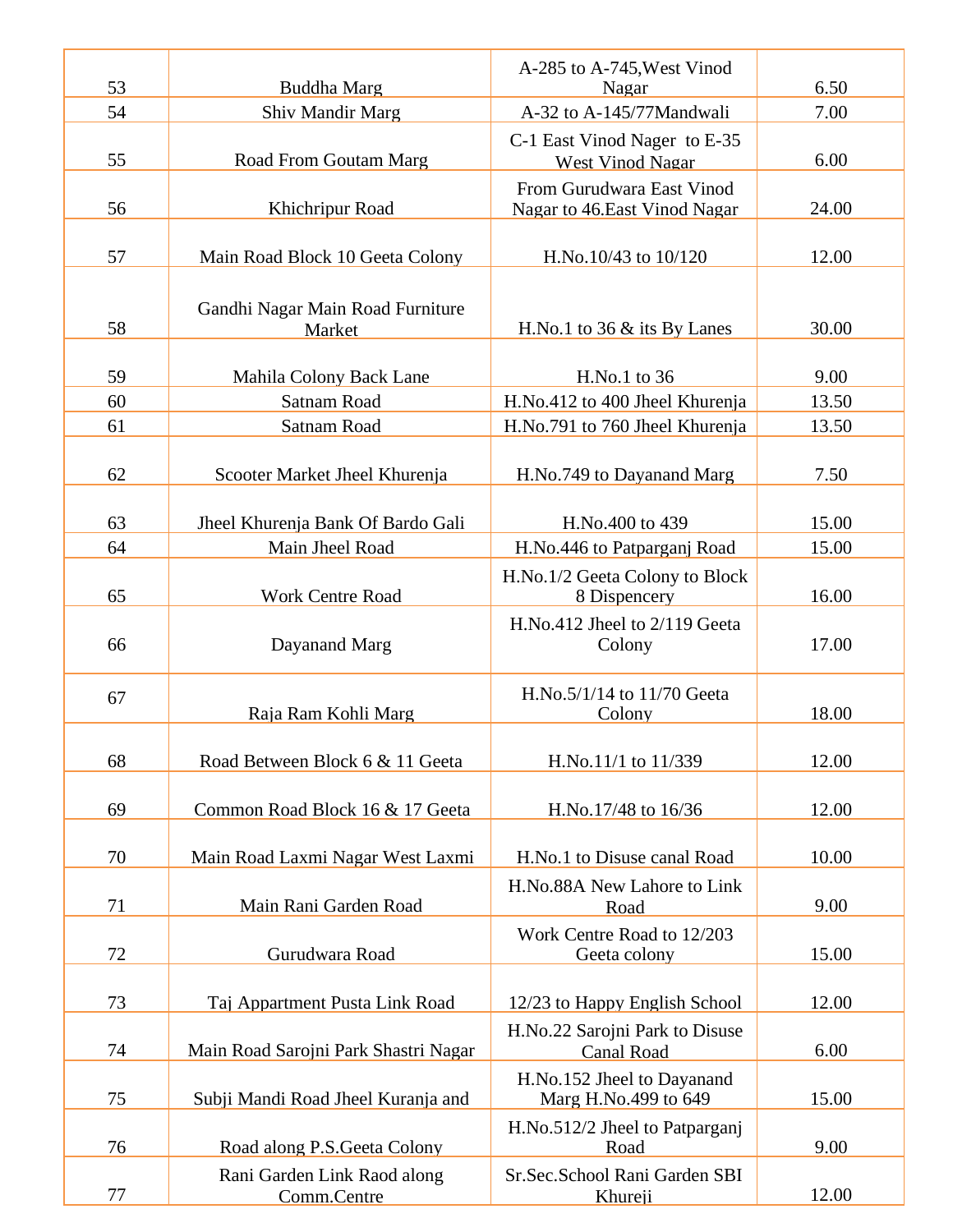| 78  | Gurudwara Raod West Guru Anged                   | P.No.45 Patparganj Road to<br>740.                          | 7.00        |
|-----|--------------------------------------------------|-------------------------------------------------------------|-------------|
| 79  | <b>Magal Bazar Raod</b>                          | P.No.F-149 Laxmi Nagar to<br>Maharaja Banquet Hall          | 7.00        |
| 80  | <b>Magal Bazar Raod</b>                          | F-11, Laxmi Nagar to D-17                                   | 6.00        |
|     |                                                  |                                                             |             |
| 81  | Magal Bazar Raod                                 | Vikas Marg to L-114                                         | 6.50        |
| 82  | Subji Mandi Jagat Ram Park                       | L-79 to L-137                                               | 6.00        |
| 83  | <b>B Block Main Road</b>                         | $B-14$ to $B-1$                                             | 8.00        |
| 84  | Main Road E-Block Jawahar Park                   | $E-6/A$ to $E-60$                                           | 7.50        |
| 85  | C.R.Road Laxmi Nagar                             | D-5 Gali No 1 to C.R.-212, Lalita<br>Park                   | 7.00        |
| 86  | Main Road Lalita Park Below high<br>tension line | 1/55 to 12/435                                              | 17.50 Avg.  |
| 87  | Gali No-12 Lalita Park                           | G-12/435 to J&K-1                                           | 7.50        |
| 88  | Main Road J&K Block                              | J&K-1 to 32K-154                                            | 9.00        |
| 89  | Gurudwara Raod L-Block                           | L-4 Vijay Chowk to Community<br><b>Centre Ramesh Park</b>   | 7.00        |
| 90  | Main Road, Ramesh Park                           | M-71 Jagat Ram Park to<br><b>Community Hall Ramesh Park</b> | 8.00 Avg.   |
| 91  | <b>Rink Road</b>                                 | R-241, Ramesh Park to 74/1<br>Krishan kunj Extn.            | $6.00$ Avg. |
| 92  | Mahavir Swami Marg                               | 171, Krishan kunj to 217<br>Krishan kunj                    | 7.00        |
| 93  | Surana Subha Marg lalita Marg                    | Vikas Marg to H.No.241, Lalita<br>Park                      | $6.00$ Avg. |
| 94  | Road Between B & C Block Guru Ram<br>Das         | B-2A to 622                                                 | 10.50       |
| 95  | Main road Guru Ram Das Nagar                     | 117 to 103/3 Jawahar Nagar                                  | 7.00        |
| 96  | Gali No.2 Ramesh Park                            | R-102 to R-90                                               | 6.00        |
| 97  | Gali No.3 Ramesh Park                            | R-109A to R-103                                             | 6.00        |
| 98  | Ramesh park Lane opp. Govt. School               | R-104 to R-103                                              | 10.00       |
|     |                                                  | Main Bazar Laxmi Nagar to 370                               |             |
| 99  | Keshav Marg Guru Ram Das Nagar                   | Guru Ram Das Nagar                                          | 6.00        |
| 100 | Subzimandi Road                                  | L-79 to L-137                                               | 6.00        |
| 101 | Krishna Gali No.2                                | Subhash Road to Multani<br>Mohalla                          | 7.00        |
|     |                                                  | Subhash Road to Multani                                     |             |
| 102 | Krishna Gali No.4                                | Mohalla                                                     | 6.00        |
| 103 | Pushta Road                                      | IX/1 to $IX/1210$                                           | 60.00       |
|     |                                                  | Main Road Gandhi Nagar to                                   |             |
| 104 | Guru Nanak Gali                                  | <b>Sunder Chowk</b>                                         | 6.50 Avg.   |
| 105 | Link Gali                                        | Prem Gali to Nehru Gali                                     | 6.00        |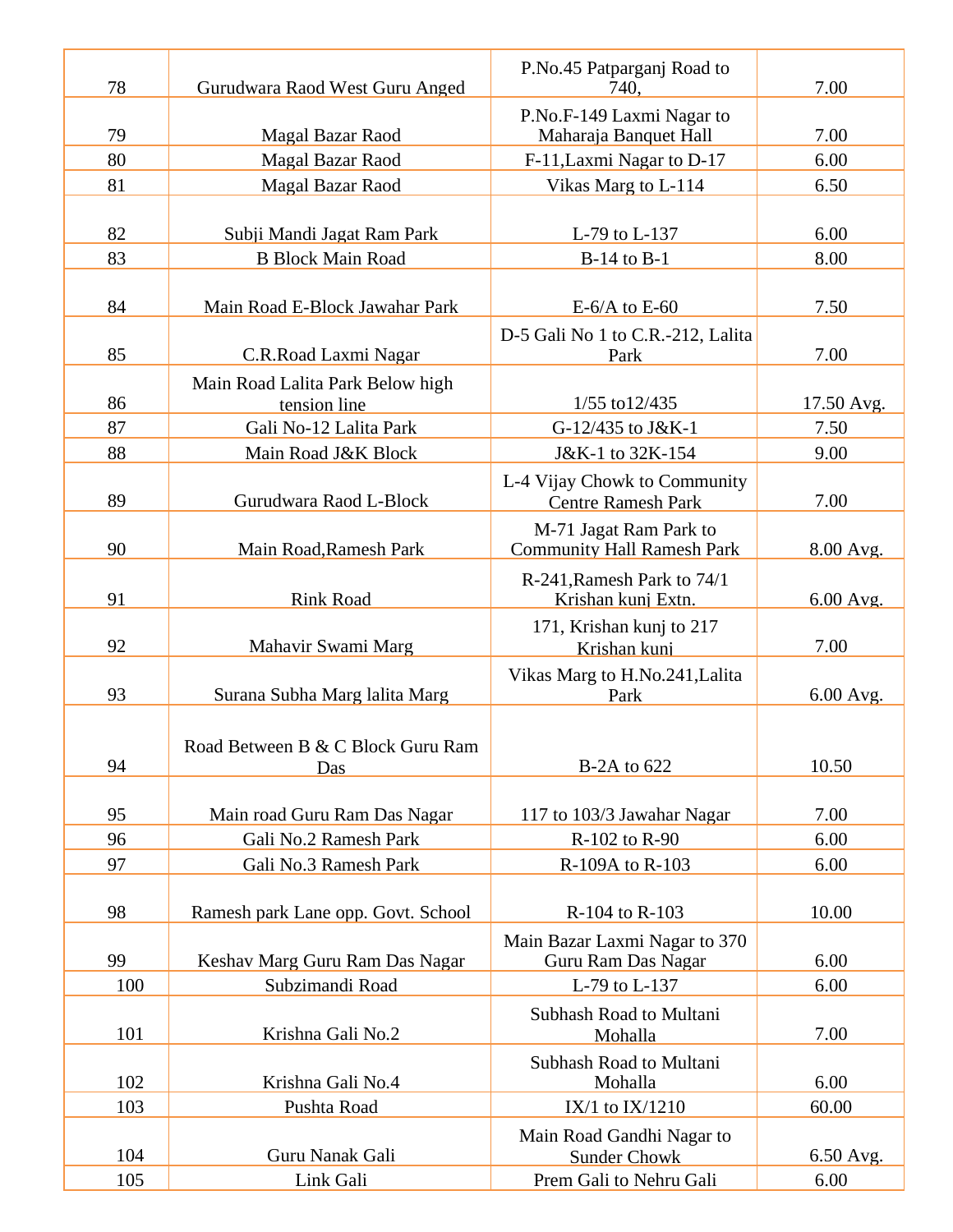| 106 | Link Road                                                 | Nehru Gali to Mukharji Gali                                   | 7.00      |
|-----|-----------------------------------------------------------|---------------------------------------------------------------|-----------|
| 107 | Partap Gali                                               | From Main Road Gandhi Nagar<br>to Gurudwara Chowk             | 6.00      |
| 108 | Shivaji Gali                                              | Main Road Gandhi Nagar to<br>Gurduwara Chowk                  | 6.00      |
| 109 | Saraswati Bhandar Gali No.2                               | Main Road Gandhi Nagar to<br>IX/304                           | 6.00      |
| 110 | Saraswati Bhadar Gali No.3                                | Main Road Gandhi Nagar to<br>IX/303                           | 6.00      |
| 111 | Main Road Saraswati Bhandar                               | Main Road Gandhi Nagar to<br>IX/184                           | 6.00      |
| 112 | Subhash Road Bagichi Phool Singh                          | Main Road Gandhi Nagar to<br>Pusta Road                       | 7.50 Avg. |
| 113 | Subhash Road Bagichi Phool Singh                          | Tikona Park Police Booth to<br>P.O. Road IX/1631              | 6.00      |
| 114 | Subhash Mohalla Road                                      | Red Light Chowk to Geeta Gali                                 | 6.00      |
| 115 | Link Raod Between Chand Mohalla to<br><b>Satsung Marg</b> | X/788 to X/1183-A                                             | 6.00      |
| 116 | Gurudwara Road                                            | Raghuberpura Road to Chand<br>Mohalla                         | 6.50      |
| 117 | Gali No.-9                                                | Raghubarpura Road to Balwant<br>Singh Marg Gali No.4          | 6.00      |
| 118 | Gali No.-8                                                | X-362 to X-444                                                | 6.00      |
| 119 | Gali No.-7                                                | X-498 to X-363                                                | 6.00      |
| 120 | Zero Gali                                                 | X-248 to Raghubar Pura Road                                   | 9.00 Avg. |
| 121 | Tagore Gali                                               | X-103 to Dr. Balwant singh<br>Marg Ram Pura                   | 6.00      |
| 122 | Pratap Gali                                               | IX/102 to Dr. Balwant Singh<br>Marg Ram Nagar                 | 6.00      |
| 123 | Tapovan Gali                                              | IX/6042 to Raghubar Pura Road<br>Ram Nagar                    | 7.00      |
| 124 | Masjid Mohalla Gali No 4                                  | From Kaushik Puri Road to<br>Drain                            | 7.00      |
| 125 | Gali No.-5                                                | Raghubar Pura Road to Nanak<br>Basti                          | 6.00      |
| 126 | Gali No.-6                                                | Raghubar Pura Road to<br>Seelampur Gali No-3                  | 6.00      |
| 127 | Main Road Seelampur                                       | Gali No.8 West Old Seelampur<br>to Railway Crossing Seelampur | 7.00      |
| 128 | Shanti Mohalla Road                                       | X-3514 Raghubarpura Road to<br><b>Railway Crossing</b>        | 6.00      |
| 129 | Raghubarpura Road                                         | Geeta Bal Bharti School to Gali<br>No.12 Raghubarpura -II     | 11.00     |
| 130 | Chand Mohalla                                             | X/919 to Raghubarpura Road                                    | 9.00      |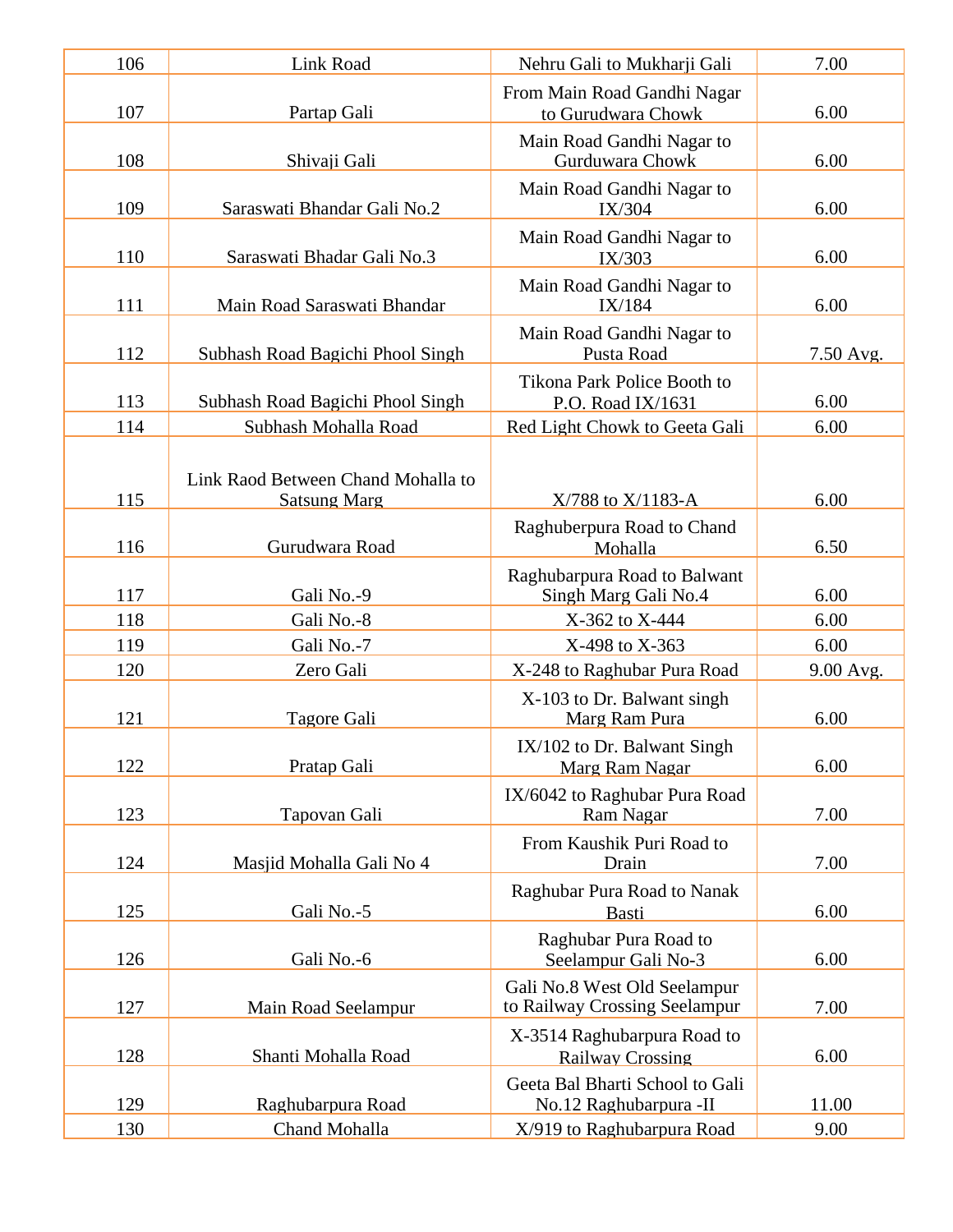|     |                                     | From Railway Crossing<br>Seelampur to Drain No.1 kanti        |                           |
|-----|-------------------------------------|---------------------------------------------------------------|---------------------------|
| 131 | Main Road Kaushik Puri              | Nagar                                                         | 9.00                      |
|     | Neel Kanth Mahadav Marg Kanti Nagar |                                                               |                           |
| 132 | Extn.                               | B-54 to D-20 Via B-138                                        | 9.00 Avg.                 |
| 133 | Kanti Nagar Extn. Between C&B Block | C-161, G-13 to C-75                                           | 9.00                      |
| 134 | Main Road Kanti Nagar               | Road No.57 to Raghubarpura<br>Road                            | 14.00                     |
| 135 | Link Road                           | Road No 57 Aggrawal Sweet to<br>E5/11 Krishna Nagar Bus Stand | 15.00 Avg.                |
| 136 | Raghubarpura Road                   | 52A to Geeta Bal Bharti School                                | 8.60                      |
| 137 | 33 feet Wide Road                   | Geeta Bal Bharti School to<br><b>Satnam Road</b>              | 10.00                     |
| 138 | Raghubarpura Road                   | P-24 Gali No.1 Shankar Nagar<br>Extn. To P-42/6               | 7.00                      |
| 139 | Shiv Shakti Mandir Marg DinDayal    | 116 to K-71 Krishna Nagar                                     |                           |
| 140 | kapoor marg<br>Satnam Road          | A-1 to E-4/30 Krishna Nagar                                   | $6.00$ Avg.<br>15.50 Avg. |
| 141 | Krishna Nagar Mkt.Road              | F-3/2 to F-3/35                                               | 18.00                     |
|     |                                     |                                                               |                           |
| 142 | Lal Qtr. Ragistrar Office Road      | D-2/1 to D-2/25 Krishna Nagar                                 | 12.00                     |
| 143 | Krishna Nagar                       | D- $3/1$ to D- $3/25$                                         | 12.00                     |
|     |                                     |                                                               |                           |
| 144 | Lal Qtr. Mkt. Road Krishna Nagar    | C-4/5 to Lal Qtr.                                             | 7.00                      |
| 145 | Krishna Nagar                       | $B-1/1$ to $B-1/24$                                           | 7.00                      |
| 146 | Krishna Nagar                       | Lal Qtr. To A-7/29                                            | 7.00                      |
| 147 | Jheel Chowk road                    | A-3/19 to A-3/26                                              | 7.50                      |
| 148 | Radhey Puri                         | $C-25$ to $C-1$                                               | 7.50                      |
| 149 | Along Drain Gali No.1               | 1-Radhey Puri to A-65 Lal<br>Mandir Jagat Puri                | 6.00                      |
| 150 | <b>Competent Road</b>               | H.No.96 Radhey Puri Extn. To<br>A-25 Road No.57               | 7.00                      |
| 151 | Lal Qtr. Road                       | Chachi Building to Ghondli<br>Chowk                           | 15.00                     |
| 152 | Hans Raj Marg                       | Road No.57 to Ghondli Chowk                                   | 10.00                     |
|     |                                     |                                                               |                           |
| 153 | Anandpur Trust Charitable Road      | Ghondli Chowk to Sethi Chowk                                  | 18.00                     |
| 154 | Parwana Road                        | Patpar Ganj Road to Road<br>No.57                             | 8.50 Avg.                 |
|     |                                     | Chander Nagar Park to Drain at                                |                           |
| 155 | Anarkali Road                       | Radhey Puri                                                   | 10.00 avg.                |
|     |                                     | Lal Qtr. Road to Chander Nagar                                |                           |
| 156 | <b>Bhagat Singh Road</b>            | Park                                                          | 17.00                     |
|     |                                     | Chander nagar Park to Parwana                                 |                           |
| 157 | <b>Bhagat Singh Road</b>            | Road                                                          | 9.00 Avg.                 |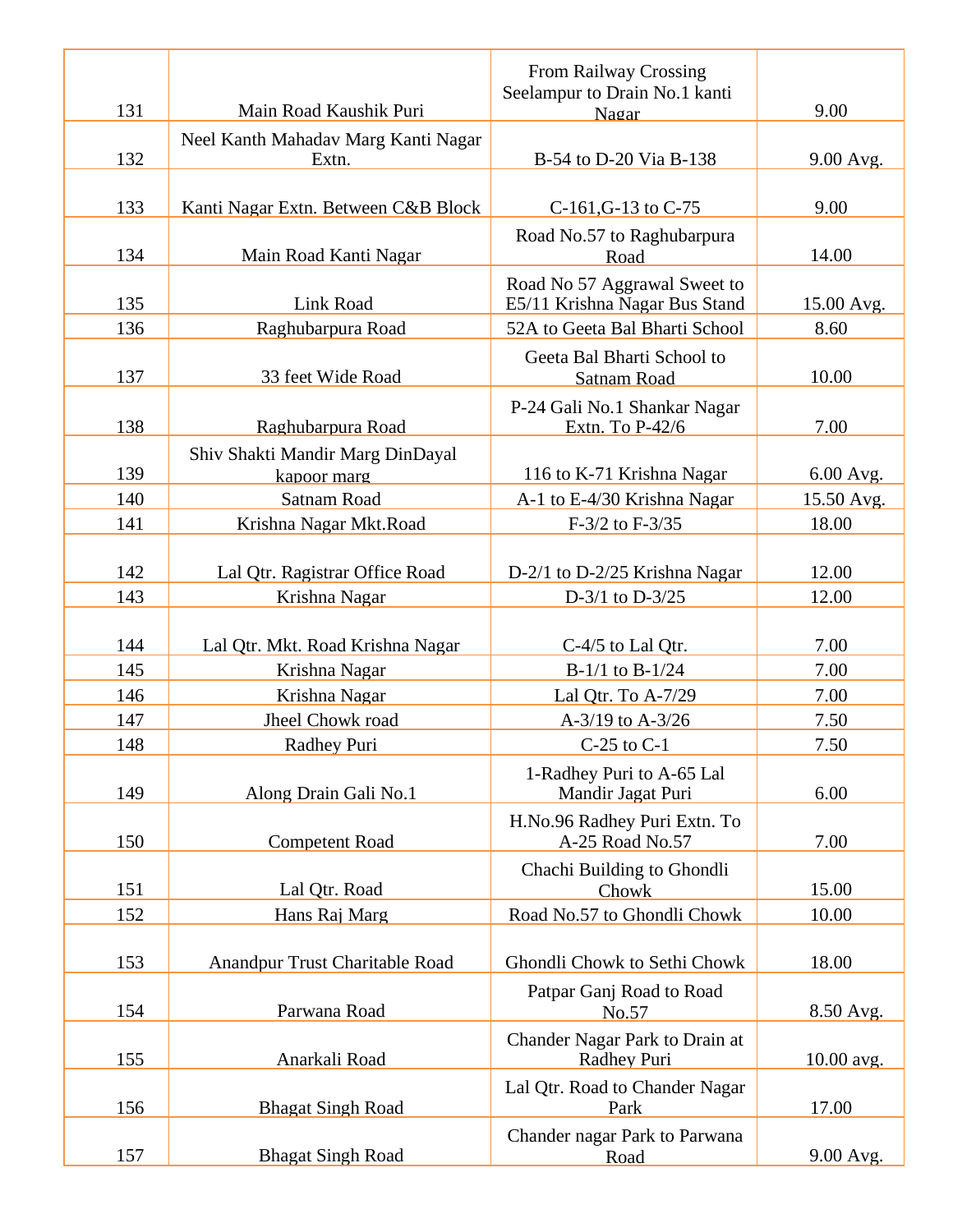| 158 | Rashid Mkt.                                         | Patpar Ganj Road to Shyam<br>Nagar H.No.16                                          | 7.00 Avg.                  |
|-----|-----------------------------------------------------|-------------------------------------------------------------------------------------|----------------------------|
| 159 | <b>Chander Nagar Marg</b>                           | Patpar Ganj Road to Shahid<br><b>Bhagat Singh Road</b>                              | 15.00 Avg.                 |
| 160 | Patperganj Road                                     | Durga Mandir Road 16 to Police<br><b>Station Geeta Colony</b>                       | 27.00 Avg.                 |
| 161 | Road Along Jagat Puri Radhey Puri                   | Sukh Vihar Road to Ram Nagar<br>Road                                                | $18.00 - (I/C)$<br>Drain)- |
| 162 | 30 Feet Wide Road From Drain                        | B-7 Jagat Puri to Jagat Puri B-<br>120                                              | 9.00                       |
| 163 | Road Pareller to Road No.57 Jagat Puri              | B-122 to G-113/1                                                                    | 8.50 Avg.                  |
| 164 | Road From Drain to Road No.57 Via<br>Ambedkar Chowk | A-65 Jagat Puri to Road No.57                                                       | 9.50 Avg.                  |
| 165 | Guru Ravi Das Marg 40 Feet Wide<br>Road             | $G-114/1$ up to Drain                                                               | 12.00                      |
|     |                                                     | Madhuban Chowk to karkari<br>More Preet Vihar Shankar<br>Nagar New Rajdhani Enclave |                            |
| 166 | Vikas Marg                                          | etc.                                                                                | 45.00                      |
| 167 | Road No.56                                          | Petrol Pump CWC to Kala                                                             | 45.00                      |
| 168 | Gagan Vihar Road                                    | Niketan School<br>Road No.57 to Zittar Nagar                                        | 24.00                      |
|     |                                                     | Patpar Ganj Road to Chitra                                                          |                            |
| 169 | East Guru Angad Nagar                               | Vihar Gali No.2 Anand Vihar                                                         | 10.50                      |
| 170 | Arya Nagar Road                                     | Main Road to 35 Arya Nagar                                                          | 6.00                       |
| 171 | Hasan Pur Village                                   | 1 to 45                                                                             | 45.00                      |
| 172 | Hasan Pur Village                                   | 45 to 53                                                                            | 9.00                       |
| 173 | Hasan Pur Road                                      | Road From NH.24 to Road<br>No.56 Vai Comm. Gazipur Gaon                             |                            |
| 174 | Gazipur Village                                     | NH.24 to MLA House<br>MLA House to 56                                               | 6.00 Avg.<br>11.50 Avg.    |
|     |                                                     |                                                                                     |                            |
| 175 | Vikas Marg                                          | Saini Enclave Red Light to<br><b>Community Hall MCD</b>                             | 30.00                      |
| 176 | Idgah Road                                          | Bhola Nath Nagar Road to Road<br>No.57                                              | 7.50 Avg.                  |
| 177 | Parcel Ghar Road Bihari Colony                      | Gali No.15 to H.No.4/2660                                                           | 9.50 Avg.                  |
| 178 | Mani Ram Mandir Road Bhola Nath                     | Bhola Nath Nagar Road to Mani<br>Ram Mandir                                         | 6.00                       |
|     |                                                     | <b>Babu Ram School to Pandav</b>                                                    |                            |
| 179 | LIC Road Bhola Nath Nagar                           | Road                                                                                | 7.00                       |
| 180 | DCP Office Road Shalimar Park                       | Shahdra Road to DCP Office                                                          | 18.00                      |
| 181 | Pandav Road                                         | Road No.57 to Ambedkar park                                                         | 10.50 avg.                 |